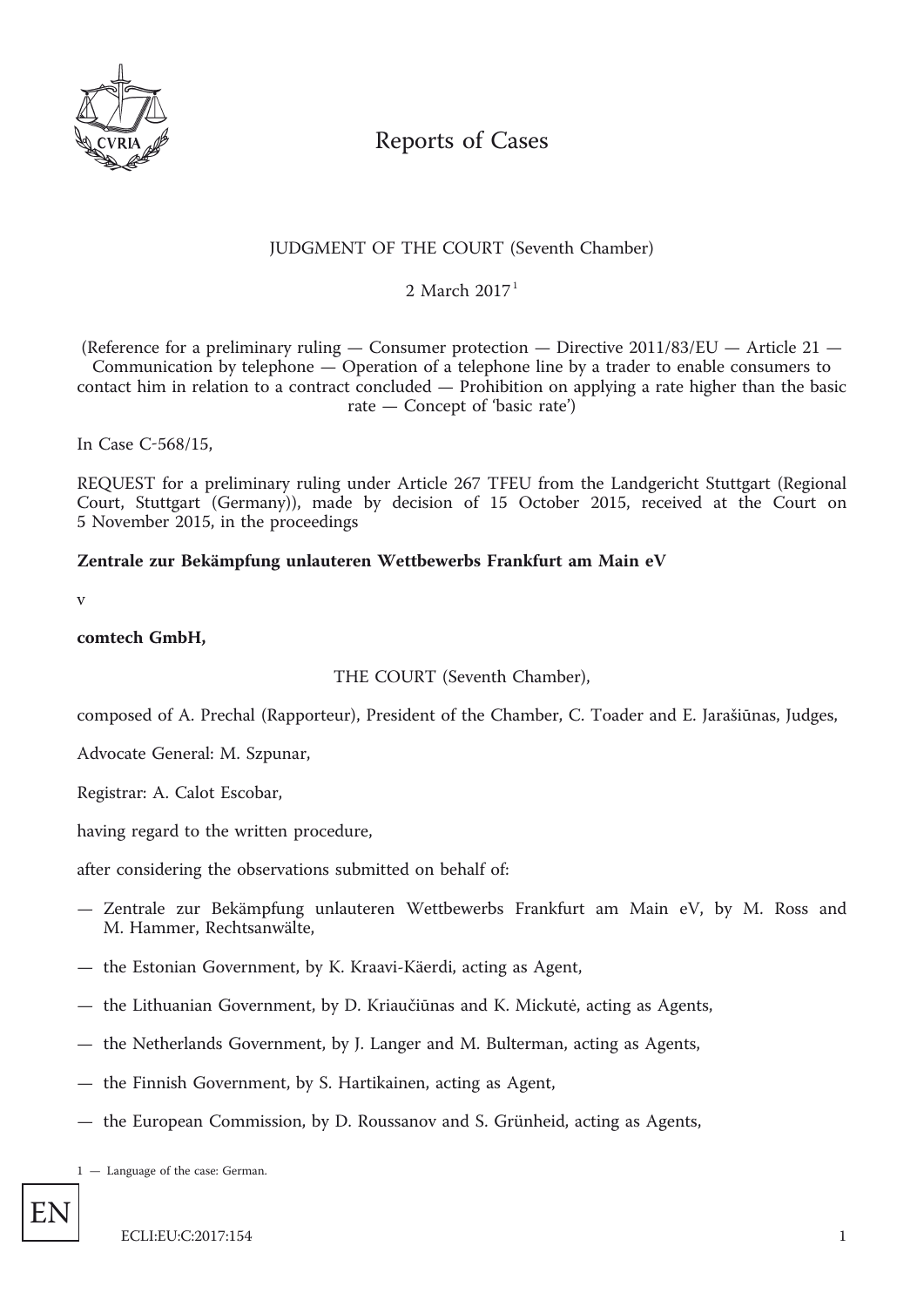after hearing the Opinion of the Advocate General at the sitting on 10 November 2016,

gives the following

#### **Judgment**

- <sup>1</sup> This reference for a preliminary ruling concerns the interpretation of Article 21 of Directive 2011/83/EU of the European Parliament and of the Council of 25 October 2011 on consumer rights, amending Council Directive 93/13/EEC and Directive 1999/44/EC of the European Parliament and of the Council and repealing Council Directive 85/577/EEC and Directive 97/7/EC of the European Parliament and of the Council (OJ 2011 L 304, p. 64).
- <sup>2</sup> The reference was made in the context of a dispute between Zentrale zur Bekämpfung unlauteren Wettbewerbs Frankfurt am Main eV, an association for combatting unfair commercial practices, and comtech GmbH, a German company selling electronic and electrical equipment, concerning the telephone call rate applied by that company for its after-sales service.

#### **Legal context**

*EU law*

<sup>3</sup> Article 1 of Directive 2011/83 defines its object as follows:

'The purpose of this Directive is, through the achievement of a high level of consumer protection, to contribute to the proper functioning of the internal market by approximating certain aspects of the laws, regulations and administrative provisions of the Member States concerning contracts concluded between consumers and traders.'

<sup>4</sup> Article 6(1) of that directive, entitled 'Information requirements for distance and off-premises contracts', provides:

'Before the consumer is bound by a distance or off-premises contract, or any corresponding offer, the trader shall provide the consumer with the following information in a clear and comprehensible manner:

…

(f) the cost of using the means of distance communication for the conclusion of the contract where that cost is calculated other than at the basic rate;

…'

<sup>5</sup> Under the first paragraph of Article 13(1) of the directive:

'The trader shall reimburse all payments received from the consumer, including, if applicable, the costs of delivery without undue delay and in any event not later than 14 days from the day on which he is informed of the consumer's decision to withdraw from the contract in accordance with Article 11.'

<sup>6</sup> Article 19 of Directive 2011/83 provides:

'Member States shall prohibit traders from charging consumers, in respect of the use of a given means of payment, fees that exceed the cost borne by the trader for the use of such means.'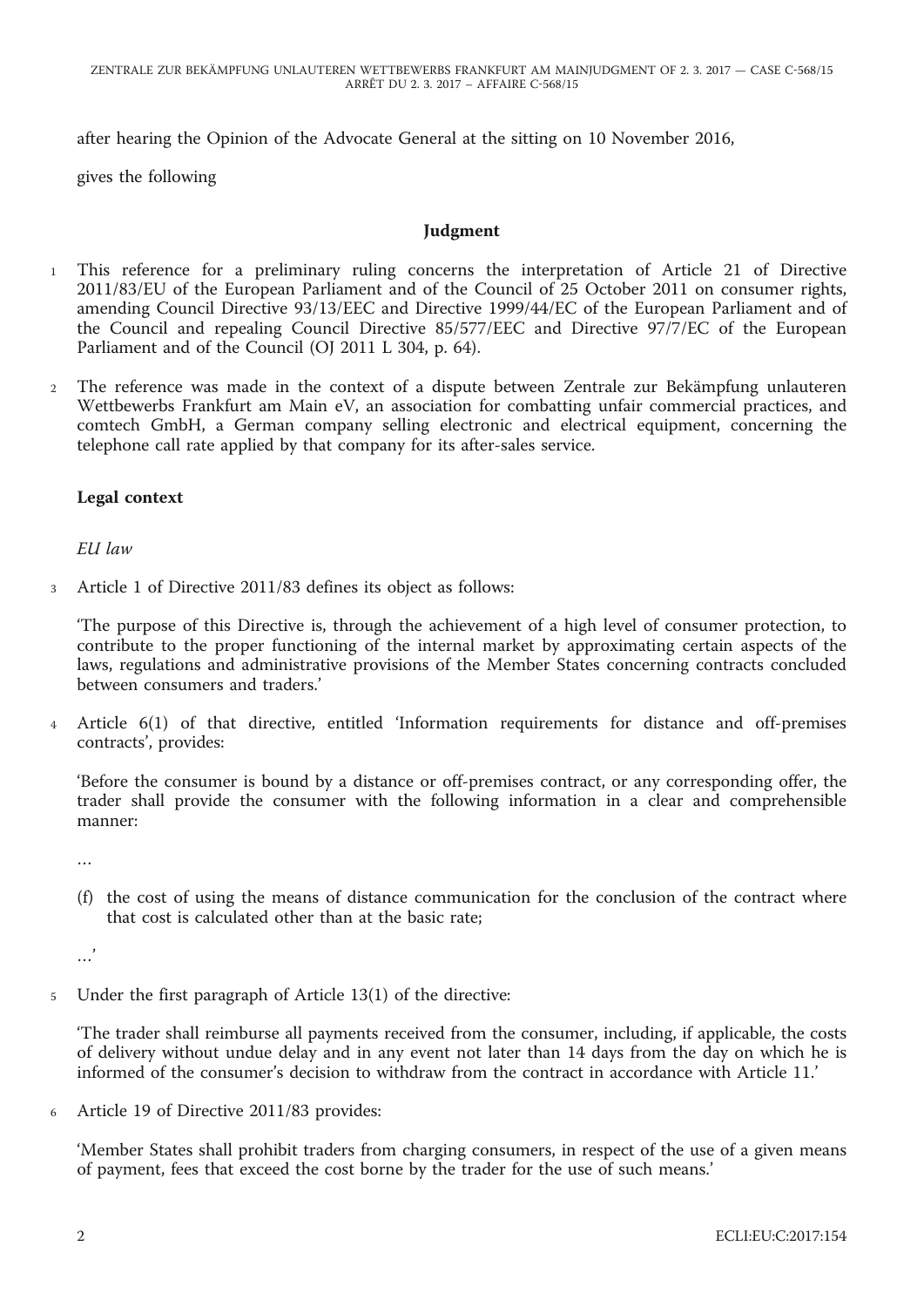<sup>7</sup> Article 21 of that directive, entitled 'Communication by telephone', is worded as follows:

'Member States shall ensure that where the trader operates a telephone line for the purpose of contacting him by telephone in relation to the contract concluded, the consumer, when contacting the trader is not bound to pay more than the basic rate.

The first subparagraph shall be without prejudice to the right of telecommunication services providers to charge for such calls.'

## *German law*

<sup>8</sup> Paragraph 312a of the Bürgerliches Gesetzbuch (Civil Code, 'the BGB'), entitled 'General obligations and principles applying to consumer contracts; limits to agreements on charges', states:

 $\dddot{\ }$ ...

(5) An agreement under which a consumer is obliged to pay a charge for contacting the trader for the purpose of answering questions or providing explanations in relation to a contract concluded between them, via a telephone line that the trader provides for such purposes, shall be ineffective if the charges agreed upon exceed the charges for the mere use of the telecommunications service. Where an agreement is ineffective under the first sentence, the consumer shall also not be obliged to pay charges for the call to the telecommunications service provider. The telecommunications service provider shall be entitled to claim the charges for the use merely of the telecommunications service as such from the trader who concluded the ineffective agreement with the consumer.

.<br>...

## **The dispute in the main proceedings and the questions referred for a preliminary ruling**

- <sup>9</sup> On its website, comtech displays the telephone number of a support service, inter alia, for customers who have already concluded a sales contract and wish to obtain information or make a complaint. That telephone number begins with the prefix 0180, which is generally used in Germany for support services at a national rate. Call charges to such a 'non-geographic' number are higher than those for a standard call to a 'geographic' landline or mobile phone number. According to the order for reference, call charges to comtech's number with the prefix 0180 are EUR 0.14 per minute from a landline telephone network and EUR 0.42 per minute from a mobile telephone network.
- <sup>10</sup> Zentrale zur Bekämpfung unlauteren Wettbewerbs Frankfurt am Main claims that the provision of a telephone helpline at a rate higher than that charged for standard calls is an unfair commercial practice contrary to Paragraph 312a(5) of the BGB. On that basis, it called on comtech to discontinue the practice at issue and brought an action against comtech before the Landgericht Stuttgart (Regional Court, Stuttgart, Germany).
- <sup>11</sup> Before that court, comtech claims that Paragraph 312a(5) of the BGB, read in the light of Article 21 of Directive 2011/83, stipulates that the trader in question cannot make a profit through a telephone helpline. Those provisions do not therefore preclude the rate for calls to a helpline from exceeding that for 'standard calls', thereby allowing the trader to off-set the cost incurred in providing such a helpline, providing that he does not derive a profit as a result.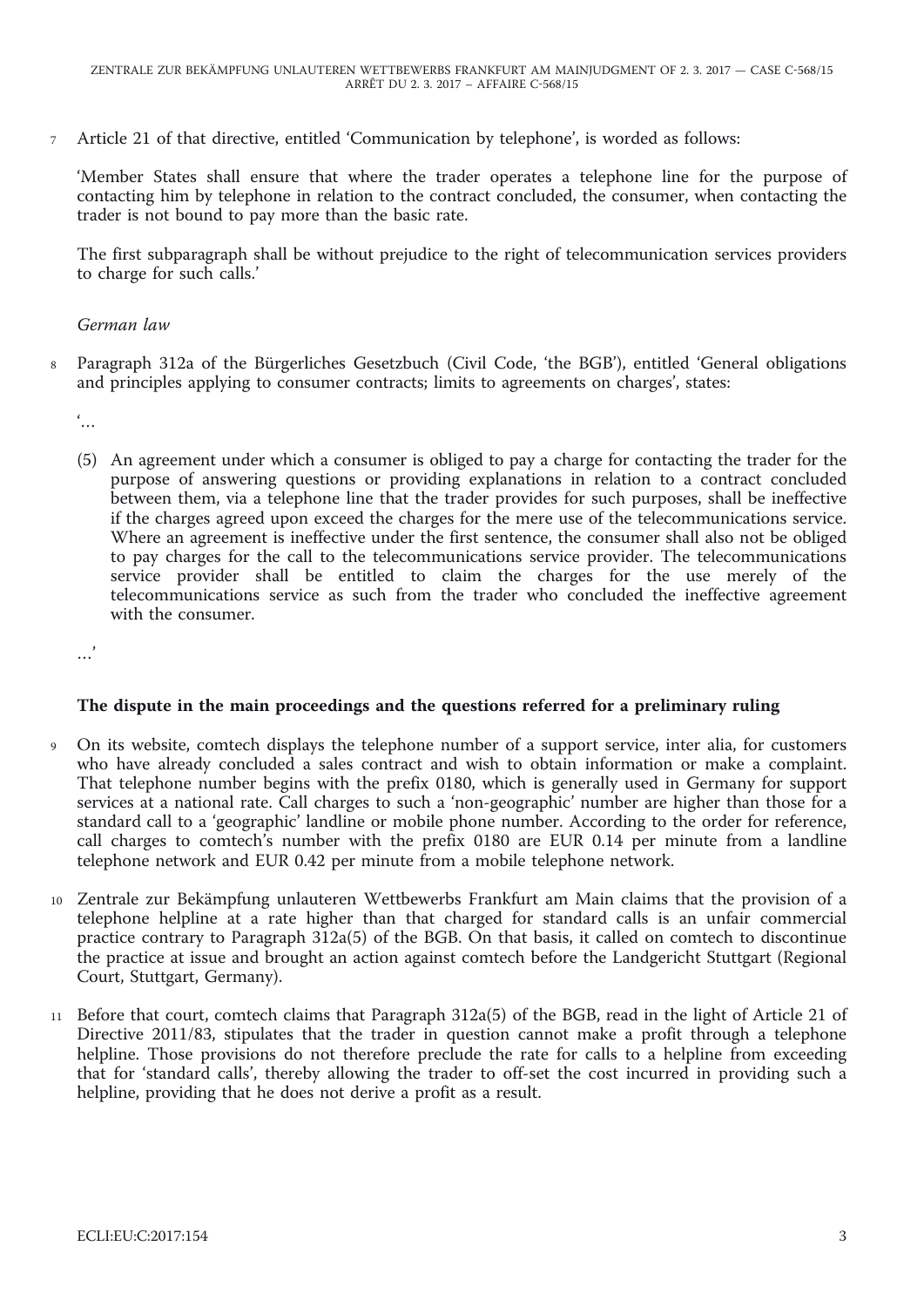- <sup>12</sup> The referring court states that, in order to rule on the dispute in the main proceedings, an interpretation is required of the concept of 'charges for the mere use of the telecommunications service' set out in Paragraph 312a(5) of the BGB. Since telephone helpline rates such as the one at issue in the main proceedings have been harmonised at European level under Article 21 of Directive 2011/83, that provision must also be interpreted. However, according to the referring court, that provision provides that the consumer is not bound to pay more than the basic rate for telephone calls following the conclusion of a contract.
- <sup>13</sup> According to that court, the German legislature's objective was to prevent the trader from making a profit from the provision of a non-geographic helpline. Such an interpretation of Article 21 of Directive  $2011/83$ , and thus of Paragraph  $312a(5)$  of the BGB, would not preclude the consumer from paying more for a call to a non-geographic line than for a standard call, provided that the sums thereby received do not exceed the cost of providing such a line.
- <sup>14</sup> However, the referring court is uncertain as to whether a more restrictive interpretation of the concept of 'basic rate' than that stated in the previous paragraph should be adopted in order to ensure a higher level of consumer protection. If so, the absence of profit would not suffice in so far as calls to a line such as that at issue in the main proceedings are always capable of being more expensive than those to standard lines. The wording of Article 21 of the directive and its purpose support such an interpretation.
- <sup>15</sup> Under those circumstances, the Landgericht Stuttgart (Regional Court, Stuttgart) decided to stay its proceedings and to refer the following questions to the Court of Justice for a preliminary ruling:
	- '(1) Is the first paragraph of Article 21 of Directive [2011/83] to be interpreted as meaning that, where a trader operates a telephone line for the purpose of consumers contacting the trader by telephone in relation to contracts concluded with the trader, a consumer contacting the trader by telephone must not incur higher charges than those that the consumer would incur for calling a standard (geographic) landline or mobile number?
	- (2) Does the first paragraph of Article 21 of Directive [2011/83] preclude national legislation according to which, where a trader operates a shared-cost service on an 0180 number for the purpose of consumers contacting the trader by telephone in relation to contracts concluded with the trader, a consumer must pay that which the telecommunications service provider charges the consumer for the use of that telecommunications service, even where those charges exceed those which the consumer would incur for calling a standard (geographic) landline or mobile number?

Does the first paragraph of Article 21 of Directive [2011/83] not preclude such national legislation where the telecommunications service provider does not pass on to the trader part of the charges that he receives from the consumer for contacting the trader on the 0180 number?'

## **Consideration of the questions referred**

<sup>16</sup> By its questions, which it is appropriate to consider together, the referring court asks, in essence, whether the concept of 'basic rate', referred to in Article 21 of Directive 2011/83, must be interpreted as meaning that charges, for a call relating to a contract concluded with a trader, to a telephone helpline operated by the trader may not exceed call charges to a standard geographic landline or mobile telephone line, and if it is relevant, in that regard, whether or not the trader makes a profit through that telephone helpline.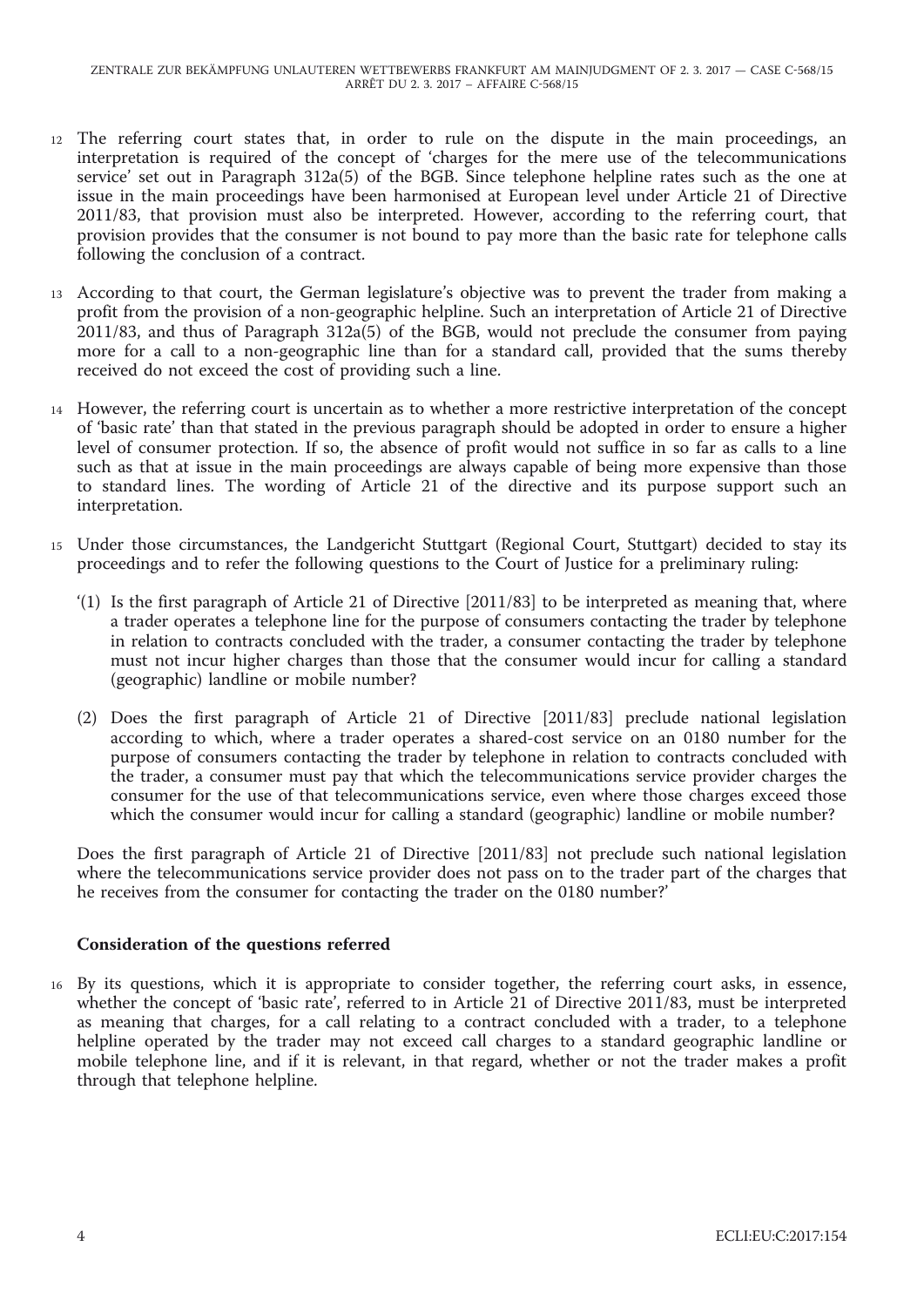- <sup>17</sup> Under the first paragraph of Article 21 of Directive 2011/83, the Member States are to ensure that where the trader operates a telephone line for the purpose of contacting him by telephone in relation to the contract concluded, the consumer, when contacting the trader, is not to be bound to pay more than the basic rate.
- <sup>18</sup> However, the concept of a 'basic rate', referred to in that article, is not defined by Directive 2011/83.
- <sup>19</sup> In those circumstances, the meaning and scope of that concept must be determined by considering its usual meaning in everyday language, while also taking into account the context in which it occurs and the purposes of the rules of which it is part (see, to that effect, judgment of 5 October 2016, *TMD*, C-412/15, EU:C:2016:738, paragraph 26 and the case-law cited).
- <sup>20</sup> As regards its usual meaning, the concept of 'basic rate' suggests the rate set for a standard call. It must be ascertained whether the context and aim of Article 21 of Directive 2011/83 permit the finding that the concept is being used in that article in that ordinary sense of the term.
- <sup>21</sup> As regards the context in which that article occurs, the Court notes that the concept of 'basic rate' is also referred to in Article 6(1)(f) of the directive. That provision provides that the trader must inform the consumer if the cost of the means of distance communication for the conclusion of the contract is calculated other than at the basic rate.
- <sup>22</sup> Failing indications to the contrary, it follows from that provision that the basic rate referred to in that provision corresponds to the standard cost of an ordinary call that a consumer would expect to incur and for which a trader is not required to inform the consumer of its amount.
- <sup>23</sup> Even though Article 6 of Directive 2011/83 refers to the pre-contractual stage, the fact remains that that interpretation of the concept of 'basic rate' is of guidance for the interpretation of the same concept, referred to in Article 21 of that directive, relating to the post-contractual stage of the contract. It is important for the consumer to be able to use a telephone line made available by the trader and incur ordinary charges, *a fortiori* after the conclusion of the contract, so that he may assert his rights.
- <sup>24</sup> In addition, it appears from several articles in Directive 2011/83 that, in principle, it is not for the consumer to bear charges other than ordinary charges if he exercises rights provided for by that directive, and that potential additional costs are therefore to be borne by the trader.
- <sup>25</sup> Thus, Article 19 of that directive provides, in respect of the use of a given means of payment, that 'Member States shall prohibit traders from charging consumers … fees that exceed the cost borne by the trader for the use of such means.'
- <sup>26</sup> Article 13(1) of the directive provides, in turn, that, where the consumer exercises his right of withdrawal, all payments made by the consumer, including the costs of delivery, are to be reimbursed to him by the trader. The Court has previously held, with regard to the right of withdrawal as provided for in Directive 97/7/EC of the European Parliament and of the Council of 20 May 1997 on the protection of consumers in respect of distance contracts (OJ 1997 L 144, p. 19), which preceded Directive 2011/83, that, in principle, in the case of withdrawal by a consumer within the withdrawal period, the seller may not claim compensation from the consumer for the value of the use of the consumer goods acquired under a distance contract (see, to that effect, judgment of 3 September 2009, *Messner*, C-489/07, EU:C:2009:502, paragraph 29). In addition, a trader is not permitted to charge the costs of delivering the goods to the consumer where the latter exercises his right of withdrawal (see, to that effect, judgment of 15 April 2010, *Heinrich Heine*, C-511/08, EU:C:2010:189, paragraph 59).